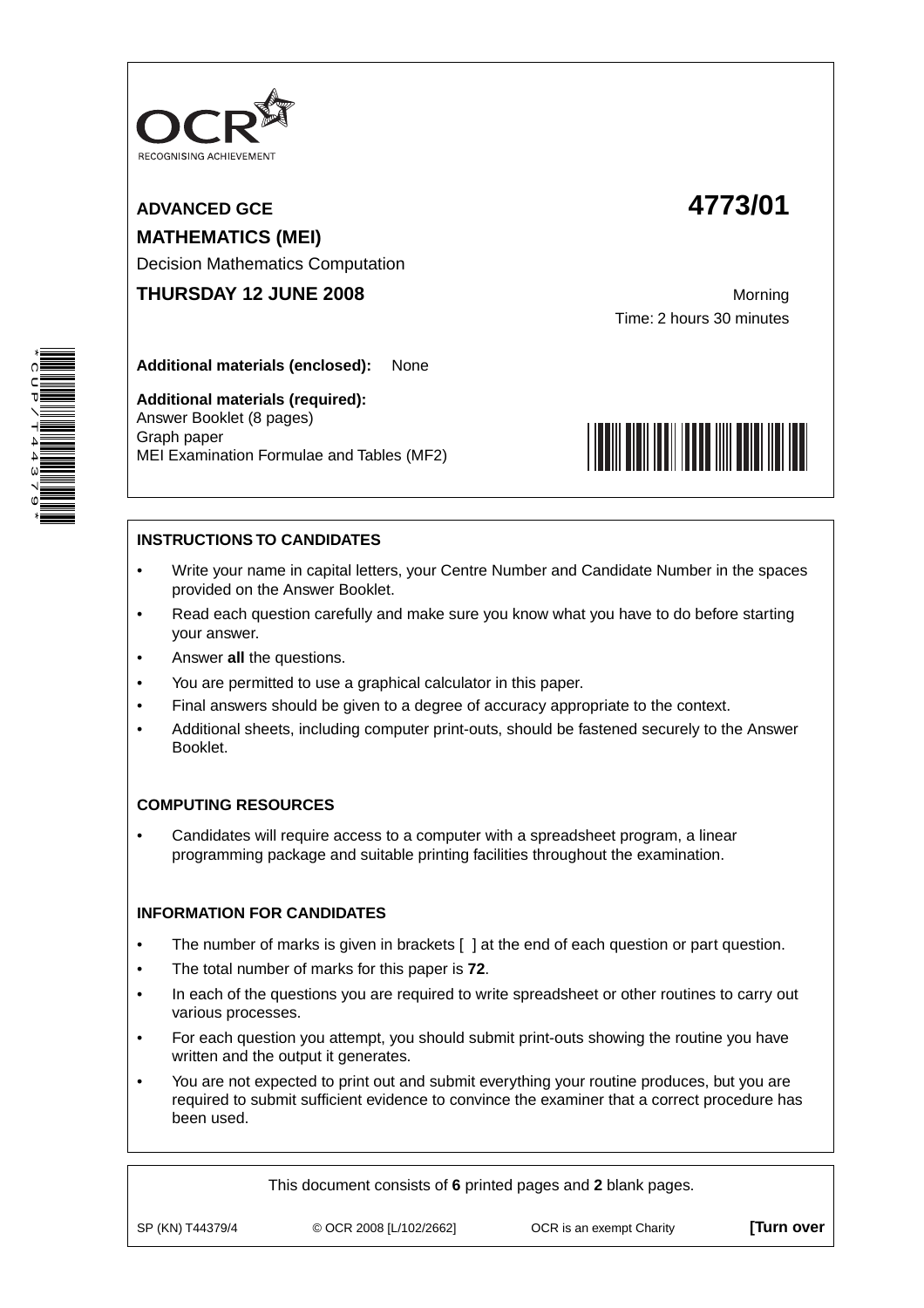**1** The vertices of the network represent six villages in a rural area in a developing country. The arc weights represent journey times (hours) along connecting tracks.



 Health centres are to be built in some villages, so that all villages are within 5 hours journey time of a health centre.

The matrix shows the complete set of least journey times between the villages.

|             | $\mathbf A$      | B              | $\mathbf C$      | D                | ${\bf E}$        | F                |
|-------------|------------------|----------------|------------------|------------------|------------------|------------------|
| $\mathbf A$ | $\boldsymbol{0}$ | 2.5            | 5.5              | 6.5              | $\overline{2}$   | 1                |
| B           | 2.5              | $\overline{0}$ | 6                | 7                | 4.5              | 1.5              |
| $\mathbf C$ | 5.5              | 6              | $\boldsymbol{0}$ | 7.5              | 7.5              | 4.5              |
| D           | 6.5              | 7              | 7.5              | $\boldsymbol{0}$ | 4.5              | 5.5              |
| E           | $\overline{2}$   | 4.5            | 7.5              | 4.5              | $\boldsymbol{0}$ | 3                |
| F           | 1                | 1.5            | 4.5              | 5.5              | 3                | $\boldsymbol{0}$ |

 **(i)** Let XA, XB, … be indicator variables representing whether or not a health centre is built in village A, B, …

Write down an inequality using these variables which, when satisfied, will ensure that village A is within 5 hours journey of a health centre. Explain your inequality by reference to the matrix above. [5] above. [5]

- **(ii)** Formulate an LP, the solution to which will give the minimum number of health centres required and their locations. [5]
- **(iii)** Run your LP and interpret the solution. [3]
- **(iv)** Modify your LP so as to find a second optimal solution to the problem. [2]
- **(v)** Find a third optimal solution. [1]
- **(vi)** Explain why it is not necessary to force your variables to be indicator variables, and why it is preferable not to do so. [2]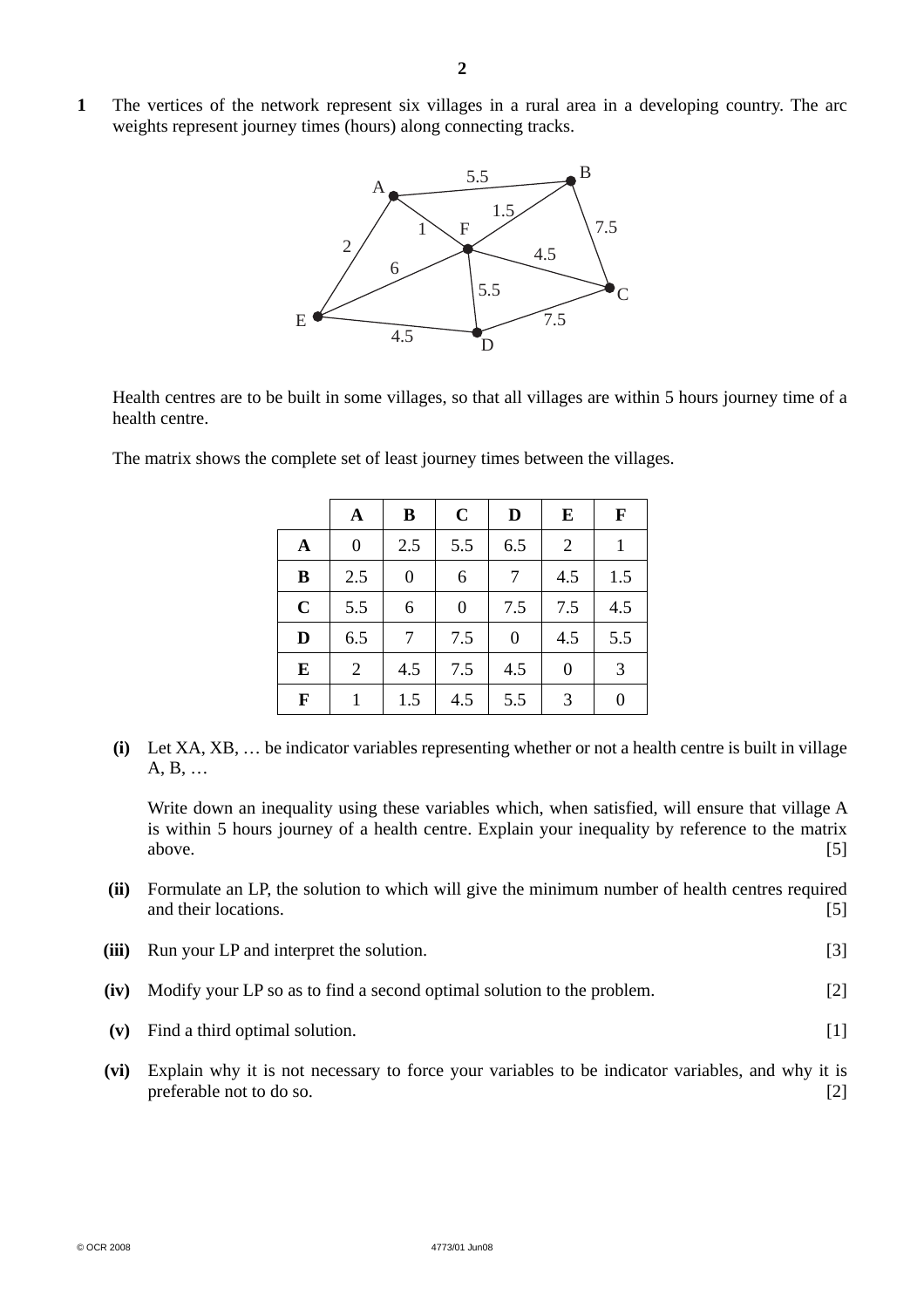**2** For a small population of organisms it is approximately the case that in any one-second interval either a birth occurs, or a death, or both, or neither. There is never more than one birth or one death in a onesecond interval.

Let *n* be the number of organisms in existence at the beginning of a one-second interval.

The probability of a birth occurring in that interval is  $\alpha \times n$ , where  $\alpha$  is a small positive number.

Similarly, the probability of a death occurring in that interval is  $\beta \times n$ , where  $\beta$  is a small positive number.

- **(i)** Build a spreadsheet to simulate the development of a population of size 10 over a one-minute period. Print out your spreadsheet and show the formulae which you use. [6]
- (ii) Using  $\alpha$  = 0.01 and  $\beta$  = 0.04, run your simulation 10 times. Tabulate your results and estimate the probability of extinction over the one-minute period. [3]
- **(iii)** Investigate how the probability of extinction varies for different  $\beta$ s, given that  $\alpha$  remains at 0.01. **Tabulate your results.** [3]

 You are now to investigate what happens if the population is increased by immigration. In each one-second period there may be either 0 or 1 immigrants arrive into the population. The probability of an arrival is γ.

- **(iv)** Modify your spreadsheet to incorporate immigration. Print out your spreadsheet and show the formulae which you use. [4]
- **(v)** Investigate how immigration affects your results in part **(iii)**, given that  $\gamma = 0.05$ . [2]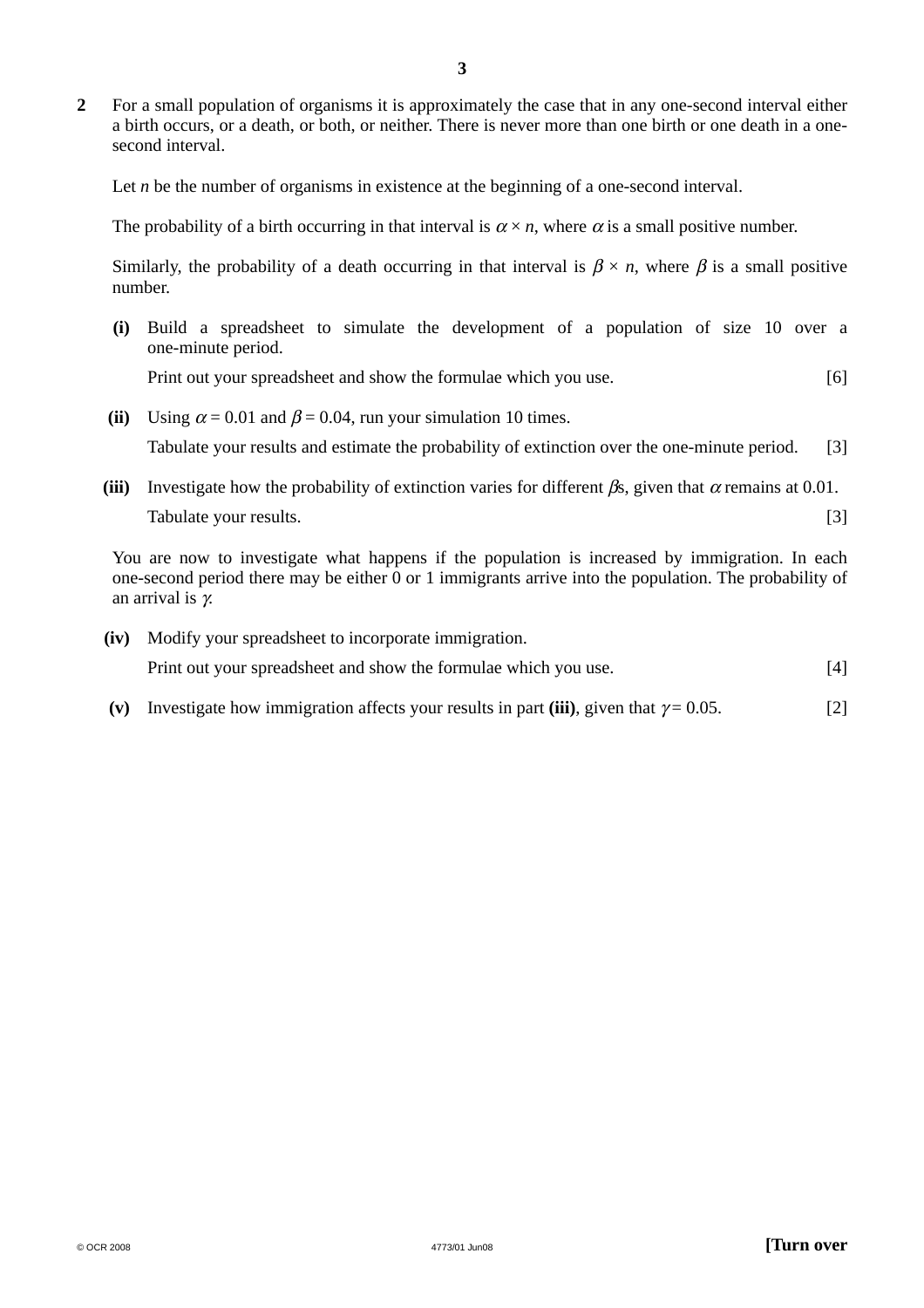**3 (a)**

|                | $\mathbf{A}$ | $\, {\bf B}$ | $\mathsf C$  | ${\rm D}$      | ${\bf E}$  | $\boldsymbol{\mathrm{F}}$ | ${\bf G}$ |
|----------------|--------------|--------------|--------------|----------------|------------|---------------------------|-----------|
| $\mathbf{A}$   |              | $8\,$        |              |                | 3          |                           |           |
| $\bf{B}$       | 8            |              | 5            | 7              |            |                           |           |
| $\mathbf C$    |              | 5            |              | 1              |            |                           | 8         |
| $\mathbf D$    |              | 7            | $\mathbf{1}$ |                | $\sqrt{2}$ |                           |           |
| ${\bf E}$      | 3            |              |              | $\overline{2}$ |            | 4                         |           |
| ${\bf F}$      |              |              |              |                | 4          |                           | 6         |
| $\overline{G}$ |              |              | 8            |                |            | 6                         |           |

#### **Table 3.1**

Table 3.1 represents the capacities of arcs in a flow network.

Formulate and solve an LP to find the maximum flow from A to G. [9]

 **(b)**

|                | S <sub>1</sub> | S <sub>2</sub> | S <sub>3</sub> | S <sub>4</sub> | S <sub>5</sub> | S <sub>6</sub> | S7 |
|----------------|----------------|----------------|----------------|----------------|----------------|----------------|----|
| W1             |                | 8              |                |                | 3              |                |    |
| W <sub>2</sub> | 8              |                | 5              | 7              |                |                |    |
| W <sub>3</sub> |                | 5              |                | 1              |                |                | 8  |
| W4             |                | 7              | 1              |                | $\overline{2}$ |                |    |
| W <sub>5</sub> | 3              |                |                | $\overline{2}$ |                | 4              |    |
| W <sub>6</sub> |                |                |                |                | $\overline{4}$ |                | 6  |
| W7             |                |                | 8              |                |                | 6              |    |

## **Table 3.2**

Table 3.2 has the same numerical entries as Table 3.1, but its rows are labelled W1 to W7, representing warehouses, and its columns are labelled S1 to S7, representing shops supplied from those warehouses. Each numerical entry represents the cost of moving a single unit from the corresponding warehouse to the corresponding shop.

Each warehouse has 10 units in stock. Each shop requires 10 units.

Formulate and solve an LP to find a minimum cost distribution pattern. [9]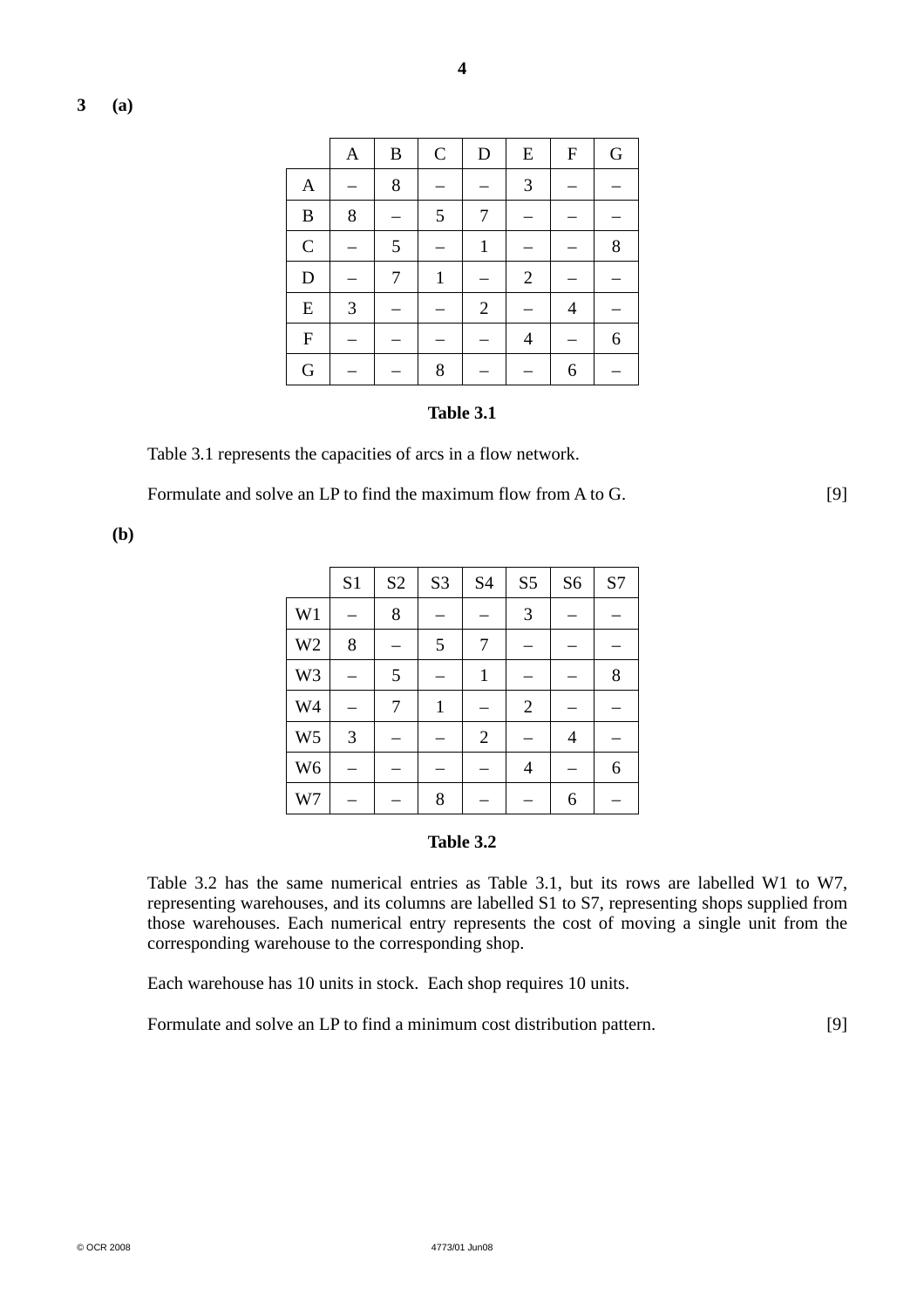- **4** (a) Solve the recurrence relation  $u_{n+2} = \frac{3}{2}u_{n+1} \frac{1}{2}u_n$ , given that  $u_0 = 5$  and  $u_1 = 3$ . Give the values of  $u_2$ ,  $u_3$ ,  $u_{10}$  and  $u_{1000000}$ . [13]
- **(b)** Successive waves arriving on a beach are found to have heights which follow approximately the recurrence relation  $w_{n+2} = \frac{3}{2}w_{n+1} - w_n + 5$ , with  $w_0 = 5$  and  $w_1 = 3$ .

| (i) Construct a spreadsheet to model wave height.               |  |
|-----------------------------------------------------------------|--|
| (ii) Give the values of $w_2$ , $w_3$ , $w_{10}$ and $w_{20}$ . |  |

**(iii)** State the limitation of using a spreadsheet to model a recurrence relation. [1]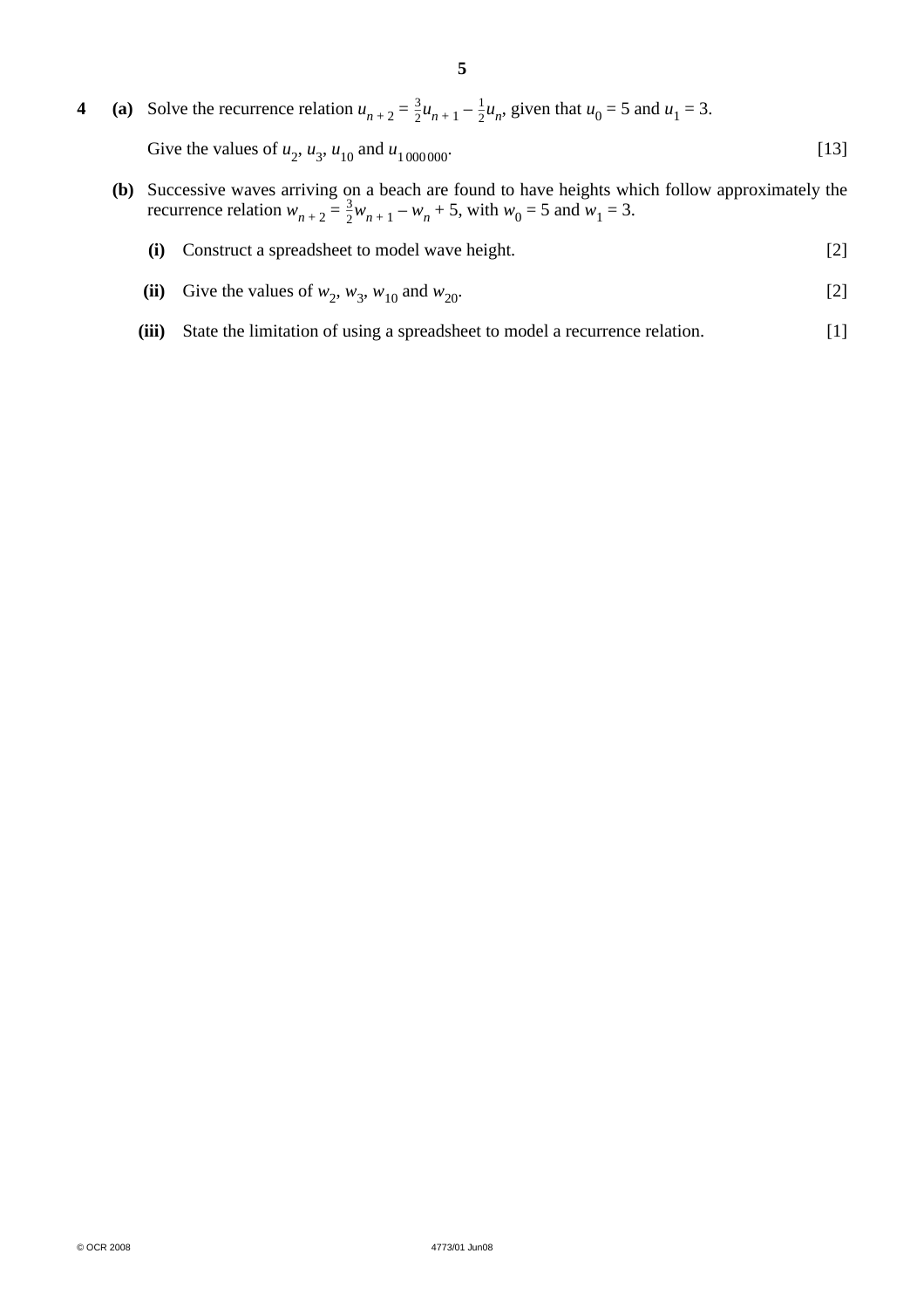# **BLANK PAGE**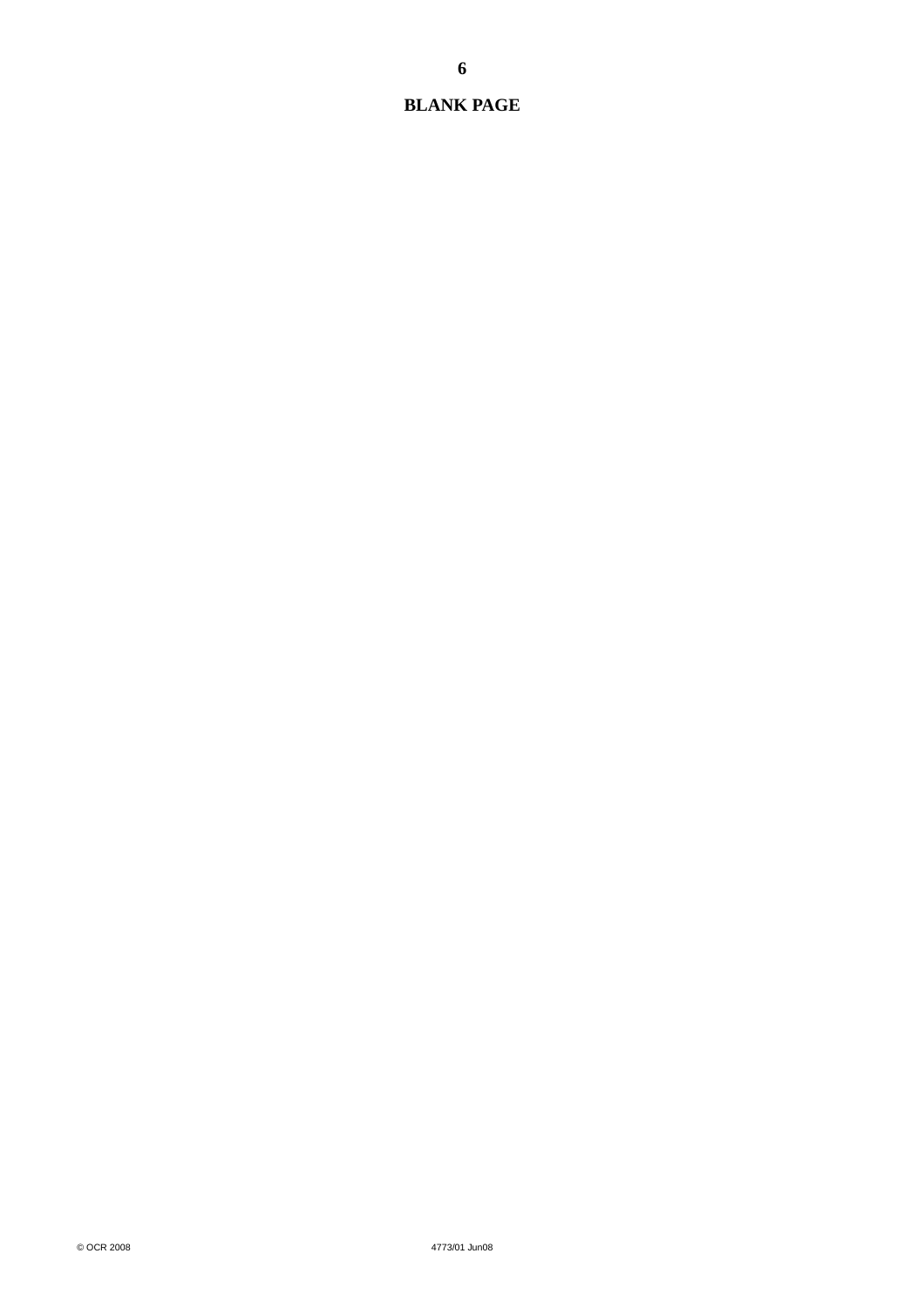# **BLANK PAGE**